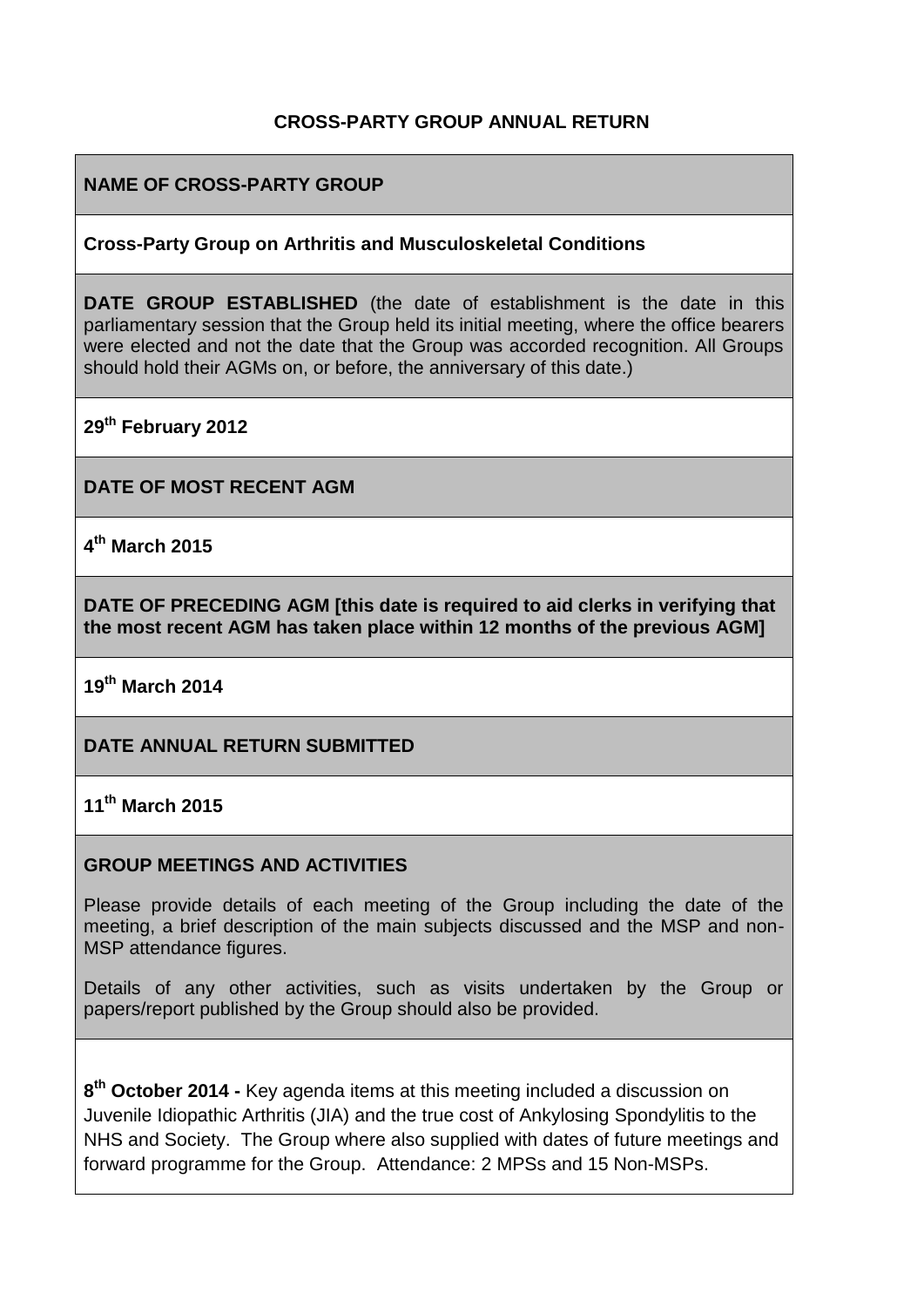**26th November 2014 -** The group heard a presentation on treating Arthritis to 2020: the Right Patient, the Right Treatment, the Right Time and also Osteoporosis in Scotland. Attendance 3 MSPs and 31 Non-MSPs.

**4 th March 2015 – AGM -** Key agenda items at this meeting included Contemporary Issues in Musculoskeletal Physiotherapy, Progress Report from Dr McEntegart on Glasgow Rheumatology Managed Clinical Network and update on the Scottish Public Health Network Health Care Needs Assessment of Services for Adults with Rheumatoid Arthritis. Attendance 3 MSPs and 21 Non-MSPs.

# **MSP MEMBERS OF THE GROUP**

Please provide names and party designation of all MSP members of the Group.

Margaret McCulloch MSP (Labour), Nanette Milne MSP (Conservative), Margaret McDougall MSP (Labour), Anne McTaggart MSP (Labour), Jim Eadie MSP (SNP), Jim Hume MSP (Liberal Democrat), Alison Johnstone MSP (Green).

## **NON-MSP MEMBERS OF THE GROUP**

For organisational members please provide only the name of the organisation, it is not necessary to provide the name(s) of individuals who may represent the organisation at meetings of the Group.

| <b>Individuals</b> | Karen Allan, Phil Atkinson, Matt Barclay, Elizabeth Blackadder,<br>Maggie Brooks-Carter, Sharon Campbell, Debbie Cook, Diane<br>Crake, Alison Culpan, Joyce Davidson, Margaret Duncan, Jane<br>Gibson, Amy Hefford, Jamie Hewitt, Colin Howie, John Hunter,<br>Janice Johnson, Joan Kerr, Catherine Lees, Kenryck Lloyds-<br>Jones, Irene Logan, Iain Macdonald, Margaret-Mary Gordon,<br>Sheila MacLeod, Steve McBride, Grainne Morrison, Charlie<br>Millar, Federico Moscogiuri, Elizabeth Murphy, Anne Murray,<br>Michael New, Paulo Quadros, David Reid, Catherine Stihler,<br>Jim Walker, Sally Hughes. |
|--------------------|--------------------------------------------------------------------------------------------------------------------------------------------------------------------------------------------------------------------------------------------------------------------------------------------------------------------------------------------------------------------------------------------------------------------------------------------------------------------------------------------------------------------------------------------------------------------------------------------------------------|
| Organisations      | Abbott, Arthritis Care, Arthritis Care Scotland, ARMA Scotland,<br>Brittish Society for Rheumatology, Brittle Bone Society,<br>Community Pharmacy Scotland, Edmesh, Fibromyalgia Friends<br>Scotland, Framework for Adult Rehabilitation, Intlife, Merck<br>Sharp & Dohme, Moray Health and Social Care Partnership,<br>National Ankylospodylitis Society, National Osteoporosis<br>Society, National Rheumatology Arthritis Society, NHS Ayrshire<br>and Arran, NHS Forth Valley, NHS Greater Clyde and Glasgow,<br>NHS Lanarkshire, NHS Lothian, NHS Tayside, Pain Concern,                                |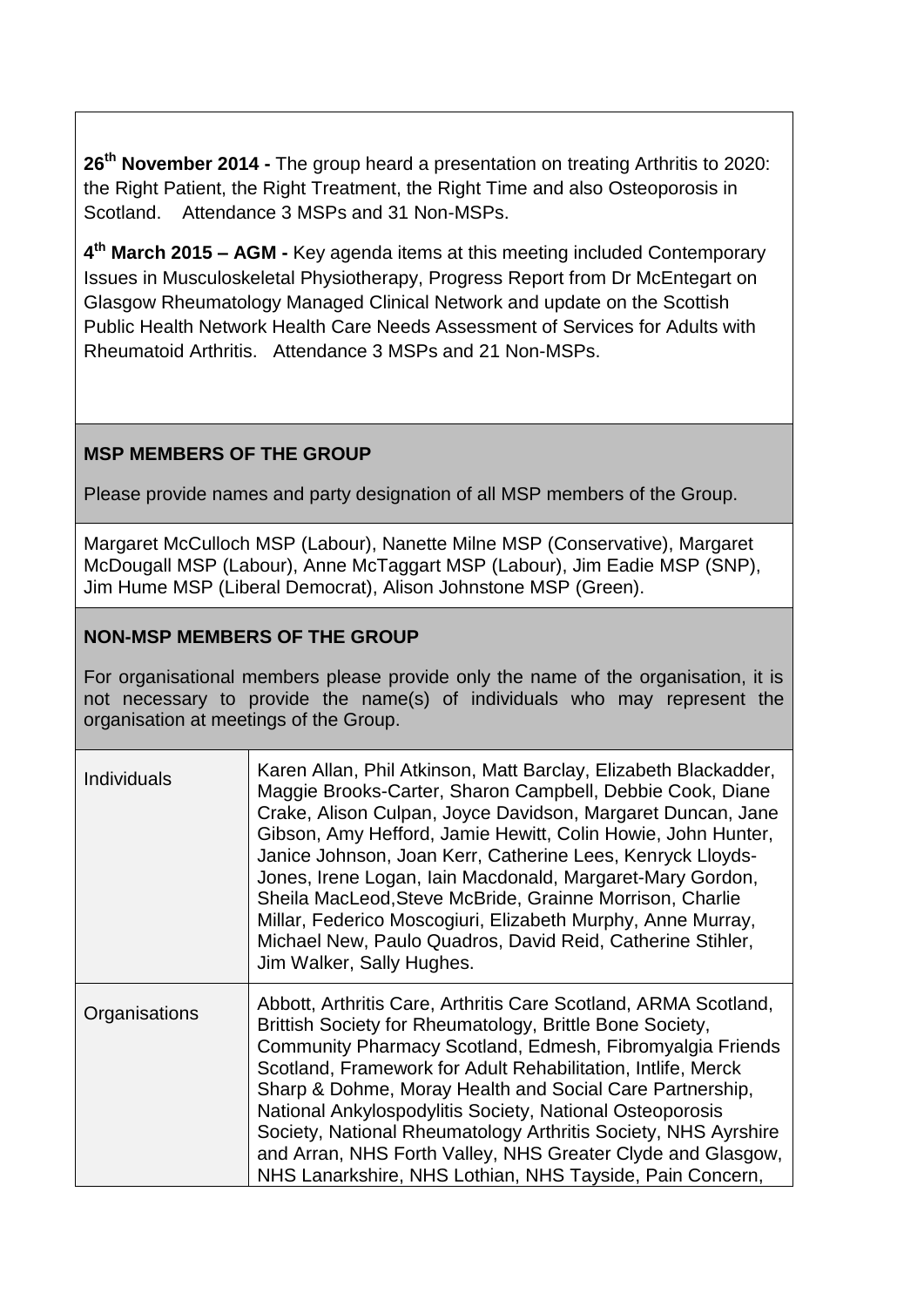| Pfizer, Polymyalgia Rheumatica and Giant Cell Arteritis         |
|-----------------------------------------------------------------|
| Scotland, Psoriasis Scotland Arthritis Link Volunteers, Royal   |
| College of Nursing, Scottish Massage Therapists Organisation,   |
| Scottish Network for Arthritis in Children, Scottish Paediatric |
| and Adolescent Rheumatology Network, Scottish                   |
| Rheumatology Society, UBC Pharma Ltd                            |
|                                                                 |

## **GROUP OFFICE BEARERS**

Please provide names for all office bearers. The minimum requirement is that two of the office bearers are MSPs and one of these is Convener – beyond this it is a matter for the Group to decide upon the office bearers it wishes to have. It is permissible to have more than one individual elected to each office, for example, coconveners or multiple deputy conveners.

| Convener               | Margaret McCulloch MSP |
|------------------------|------------------------|
| <b>Deputy Convener</b> | Nanette Milne MSP      |
| Secretary              | Sheila MacLeod         |
| <b>Treasurer</b>       | N/A                    |

## **FINANCIAL BENEFITS OR OTHER BENEFITS RECEIVED BY THE GROUP**

Please provide details of any financial or material benefit(s) received from a single source in a calendar year which has a value, either singly or cumulatively, of more than £500. This includes donations, gifts, hospitality or visits and material assistance such as secretariat support.

Details of material support should include the name of the individual providing support, the value of this support over the year, an estimate of the time spent providing this support and the name of the organisation that this individual is employed by / affiliated to in providing this support.

Groups should provide details of the date on which the benefit was received, the value of the benefit and a brief description of the benefit.

If the Group is not disclosing any financial information please tick the box to confirm that the Group has considered the support received, but concluded it totalled under the threshold for disclosure (£500). X

# **SUBSCRIPTION CHARGED BY THE GROUP**

Please provide details of the amount charged and the purpose for which the